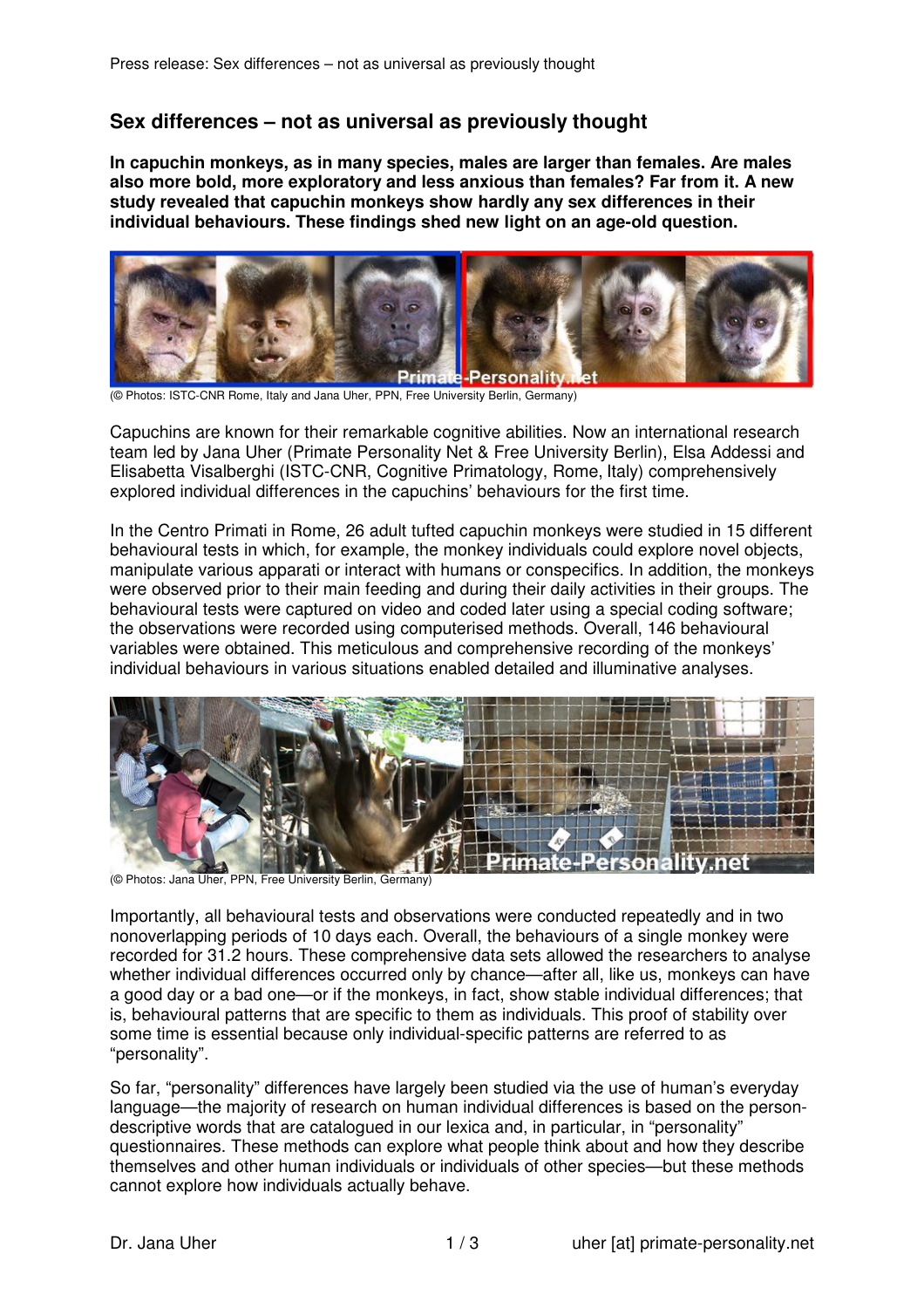The capuchin monkey study was therefore based on a new research paradigm developed by Jana Uher to explore and categorise "personality differences" independent of human's everyday language. The paradigm also comprises novel methodologies and approaches that are needed to systematically explore and categorise individual-specific behaviours not only in humans but in nonhuman species as well. The study explains and demonstrates the application of this novel paradigm and the behavioural research methodologies.

The results were intriguing. They showed that capuchin monkeys indeed show stable individual differences across a broad range of behaviours. The monkeys differed from one another not only in their overall behavioural tendencies but also in the particular situations in which they showed a particular behaviour in particularly pronounced ways.

There were some individuals who, of their own initiative, greeted their human observers in their capuchin-specific manners and tried to contact these humans, whereas other capuchin individuals did so only if the human observers themselves tried to establish contact with them. Other capuchin monkeys, in turn, approached their human observers only when they were given food. This situation-specificity of individual behaviour is well documented in humans and also in great apes. It constitutes an important component of the enormous diversity in which individuality becomes apparent.



**Photos: Jana Uher, PPN, Free University Berlin, Germany)** 

Stunning and unexpected was the finding that, although males are larger and heavier than females, as is the case in many other species, capuchins did not exhibit sex differences in their behaviours except in aggressiveness and dominance. Instead, there were pronounced individual differences in both sexes. Between both the males and the females, there were individuals who closely inspected a large bed sheet that was about 20 times larger than these monkeys and hanging between two horizontal poles, one much higher than the other.

The male Sandokan quickly started to explore the sheet in detail and even used it as a slide many times. By contrast, Vispo, another male of his group, tried all possible ways to avoid any contact with the sheet; in fact, he started walking bipedally when he moved over the poles! As is the case for humans, there were all possible intermediate variations of behaviour between these two extremes in both males and females. These new results question assumptions about the universality of sex differences. They show that in group-living species led by a dominant male typically male and typically female tendencies in individual behaviours do not necessarily have to occur despite pronounced sex differences in body size.

Sex differences in central "personality" characteristics play an important role in many theories of human evolution, especially with regard to living together and the partition of labour between men and women in social communities. However, "personality" differences in humans have been studied thus far almost exclusively with assessments that have employed standardised questionnaires. But our everyday language is shaped by sociocultural perspectives that unintentionally influence our judgements of individual behaviours.

In everyday life, we judge the same behaviours differently depending on whether they are displayed by a male or a female. Therefore, questionnaire assessments are not suitable for studying differences in individual behaviours between men and women. Questionnaire